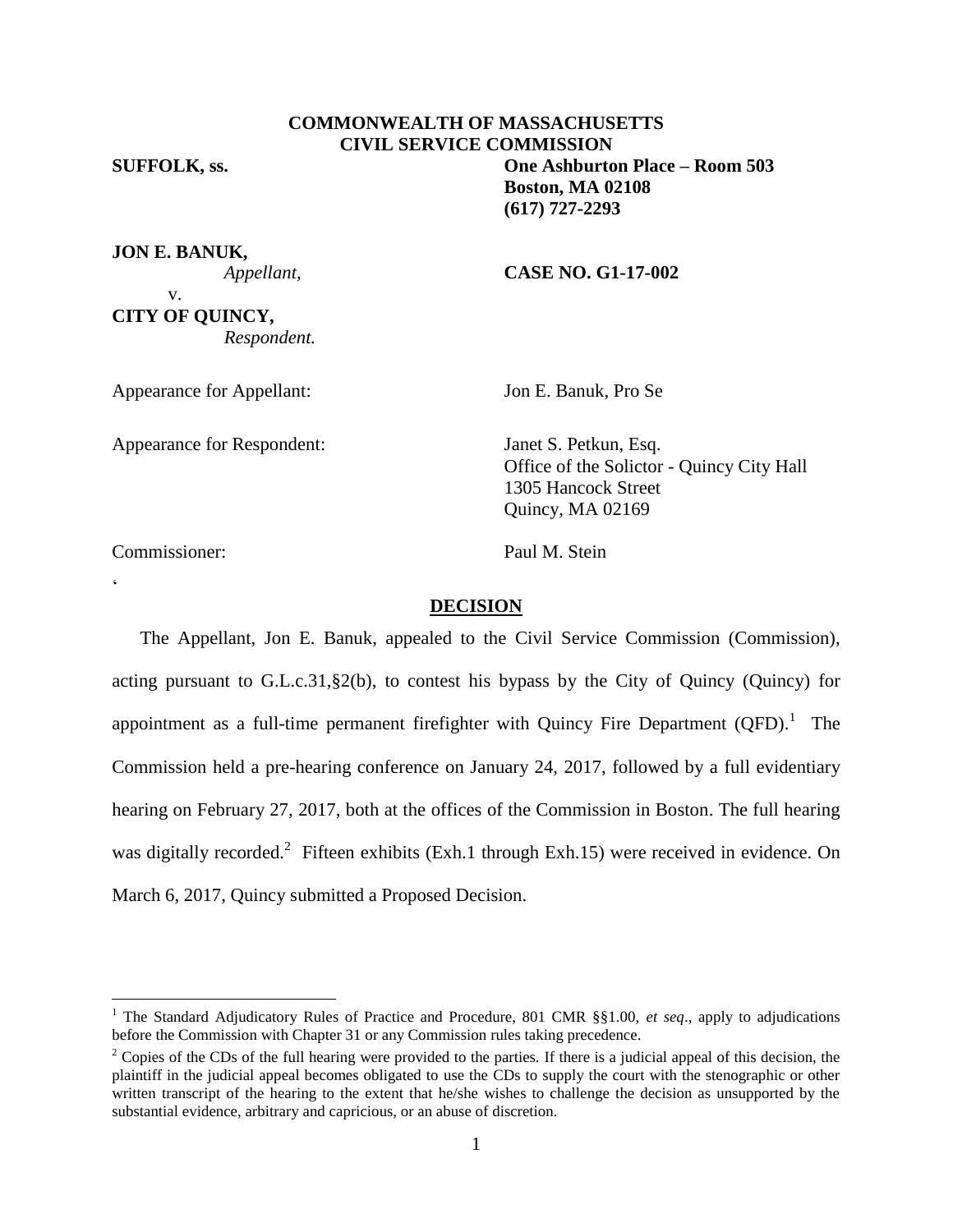# **FINDINGS OF FACT**

Based on the Exhibits entered into evidence and the testimony of the following witnesses:

*Called by the Appointing Authority*:

- Helen Murphy, Quincy Director of Human Resources
- Dennis Maloney, Sergeant, Quincy Police Department

*Called by the Appellant:*

■ Jon E. Banuk, Appellant

and taking administrative notice of all matters filed in the case, pertinent law and reasonable inferences from the credible evidence, a preponderance of evidence establishes these facts:

1. The Appellant, Jon F. Banuk, grew up in Weymouth, MA and graduated from Weymouth High School in 2010. He now resides in Quincy MA on "A Street" [redacted], where he rents a room in a private residence of a family friend. (*Exhs. 4, 6, 10 & 12; Testimony of Appellant*)

2. On June 13, 2010, Mr. Banuk entered military service with the U.S. Marine Corps. He trained and served on active duty as an Infantry Rifleman for four years. He attained the rank of Corporal (E-4). He was deployed to Afghanistan, earned the Marine Corps Good Conduct Medal, and was separated with an Honorable Discharge on June 13, 2014. (*Exhs. 2, 4 & 6; Testimony of Appellant*)

3. Mr. Banuk's home of record at the time of his entry into military service was his parent's residence in Weymouth. Upon discharge, he returned to Weymouth and lived for a period of several months with his parents before relocating to Quincy. (*Exhs. 2 & 4; Testimony of Appellant & Sgt. Maloney*)

4. While still in the Marine Corps and stationed at Camp LeJeune, NC, Mr. Banuk applied for a job with the City of Quincy. The application was actually completed by Mr. Banuk's father, who is a QFD Firefighter. The application lists a residence on "M Street" [redacted] in Quincy as Mr. Banuk's address at that time. (*Exh.1 & 4; Testimony of Appellant & Sgt. Maloney*)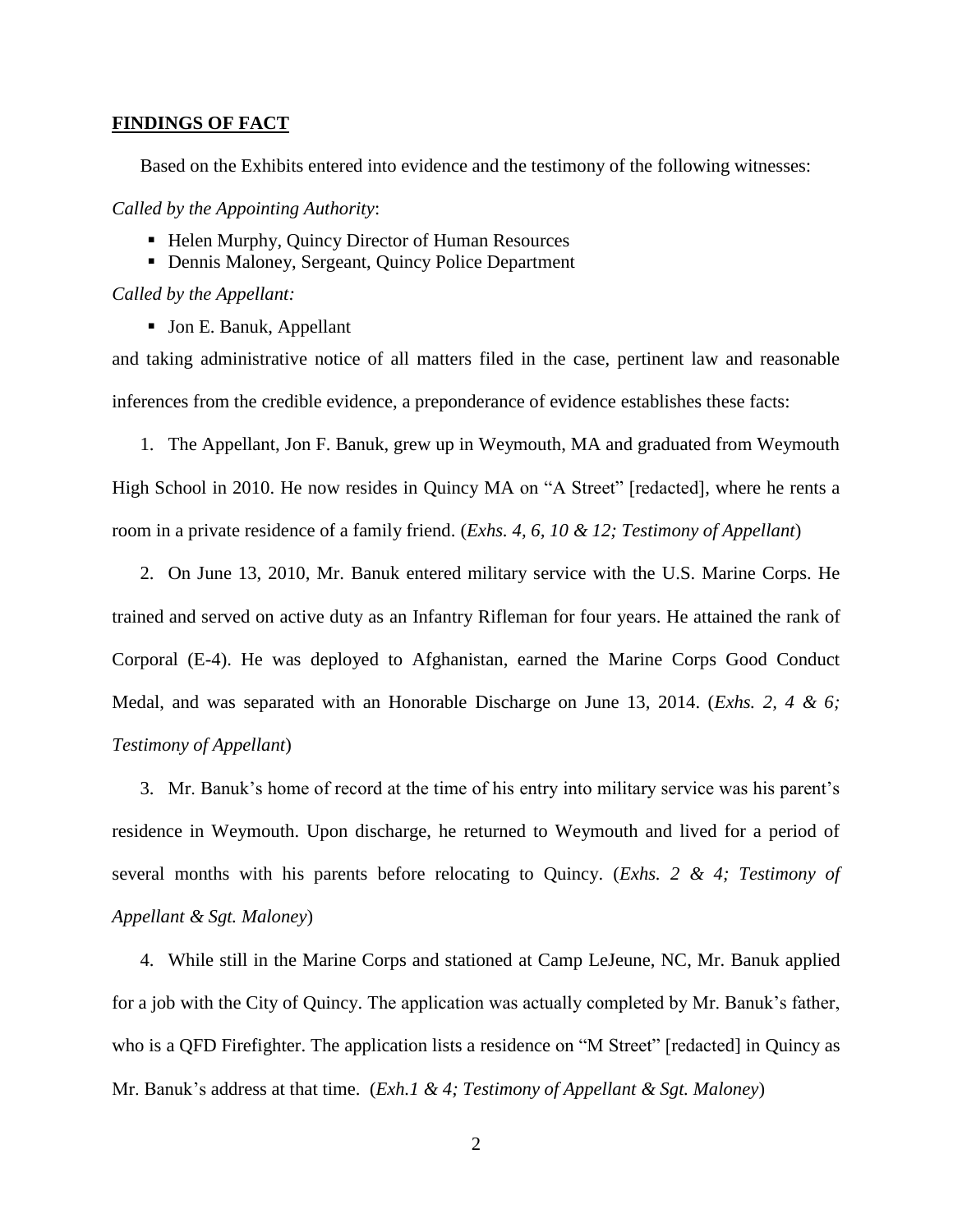5. Quincy hired Mr. Banuk as a laborer in the Quincy Highway Department, effective September 22, 2014. For the position he was hired to fill, no background investigation was required or performed. He currently remains employed in that position. (*Exhs. 4 & 6; Testimony of Appellant, Murphy & Sgt. Maloney*)

6. Mr. Banuk took and passed the September 2014 civil service examination for municipal firefighter. He claimed residency preference in Quincy based on the (correct) understanding that, as a returning veteran, he could claim residence either in the city or town where he resided when he entered military service or the city or town where he established residence within 90 days upon release from active duty. Specifically, Mr. Banuk claimed to have moved on September 1, 2014 from Weymouth to the M Street address in Quincy (the address he had listed on his February 2014 Quincy employment application). (*Stipulated Facts; Exhs. 1, 4, 6 & 14; Testimony of Appellant & Maloney*)

7. On November 1, 2014, the Massachusetts Human Resources Division (HRD) established the eligible list for the position of Quincy firefighter, listing Mr. Banuk as a Quincy resident (and a disabled veteran) as he had claimed. (*Stipulated Facts; Exh. 3; Testimony of Appellant & Murphy*)

8. On June 8, 2016, pursuant to a requisition from Quincy, HRD issued Certification #03878 for appointment of 16 (later expanded to 27) QFD Permanent Full-Time Firefighters from the November 1, 2014 eligible list. (*Stipulated Facts; Exh. 3; Testimony of Murphy*)

9. Mr. Banuk's name appeared on Certification  $\#03878$  in  $7<sup>th</sup>$  place, tied with three other candidates. (*Stipulated Facts; Exh. 3*)

10. On or about June 24, 2014, with his father's assistance, Mr. Banuk completed and submitted his "Pre-Employment Candidate Questionnaire to the QFD. The application, in which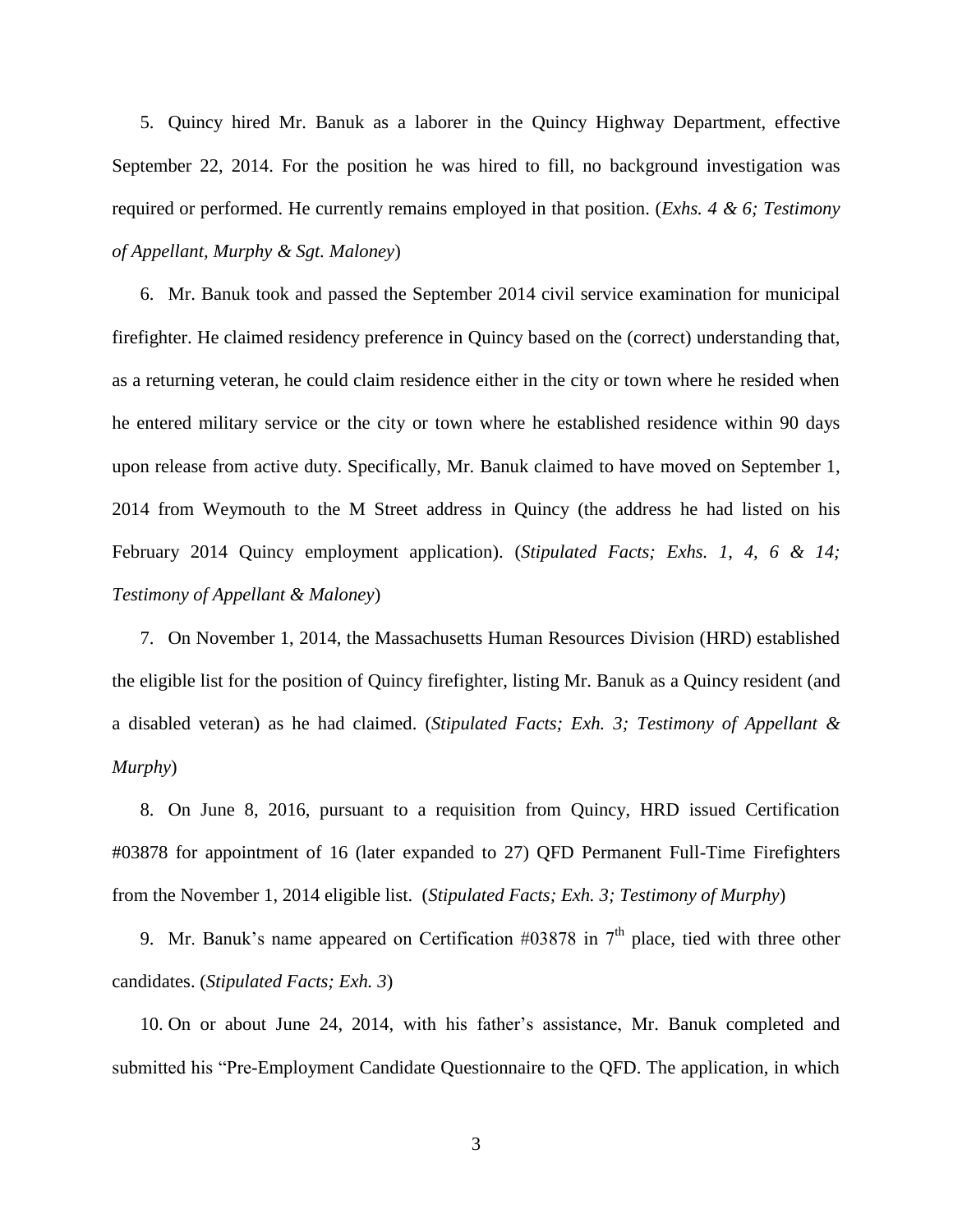Mr. Banuk certified, under oath, that he had "personally given the answers to each questin herein and I do solemnly swear that every answer is true and correct to the best of my knowledge." The application listed his addresses for the ten years preceding the date of the application as follows:

| 2005 to 06/13/10     | [redacted], Weymouth MA            |
|----------------------|------------------------------------|
| 06/13/10 to 06/13/14 | USMC Camp LeJeune, Jacksonville NC |
| 06/12/14 to 09/01/14 | [redacted] Weymouth MA             |
| 09/01/14 to 03/15    | [#] M Street, Quincy MA            |
| 03/15 to 01/16       | [#] A Street, Quincy MA            |
| 01/16 to 04/16       | [#] U [redacted] Street Quincy MA  |
| 04/16 to Present     | [#] A Street, Quincy MA            |

(*Exhs.4 & 6; Testimony of Appellant*)

11. The Quincy Police Department conducted the background investigations of all candidates who submitted pre-employment applications. The process included an interview with the applicant; CJIS (Criminal Justice Information System) inquiries into criminal, driving and licensing history; and interviews with employers and neighbors. Verification of the candidate's claim of Quincy resident was one focus of the investigation. (*Exh. 6: Testimony of Maloney*)

12. The QFD uses the Quincy Police Department to perform background investigations on all candidates, including Mr. Banuk. (*Exh. 6; Testimony of Murphy & Sgt. Maloney*)

13. On July 13, 2014, Quincy Police Sergeant Dennis Maloney, along with Quincy Police Sergeant Ralph Willard met with Mr. Banuk for his initial interview at the police station. During this interview, Sgt. Maloney focused on certain deficiencies that he noted in the application and provided Mr. Banuk with an opportunity to supplement the application to supply the missing information. The deficiencies included omitting information about a prior dating/marriage relationships, absence of a copy of his H.S. diploma and a copy of his auto excise tax bill and failure to list any neighborhood references in Quincy. (*Exh. 6; Testimony of Sgt. Maloney*)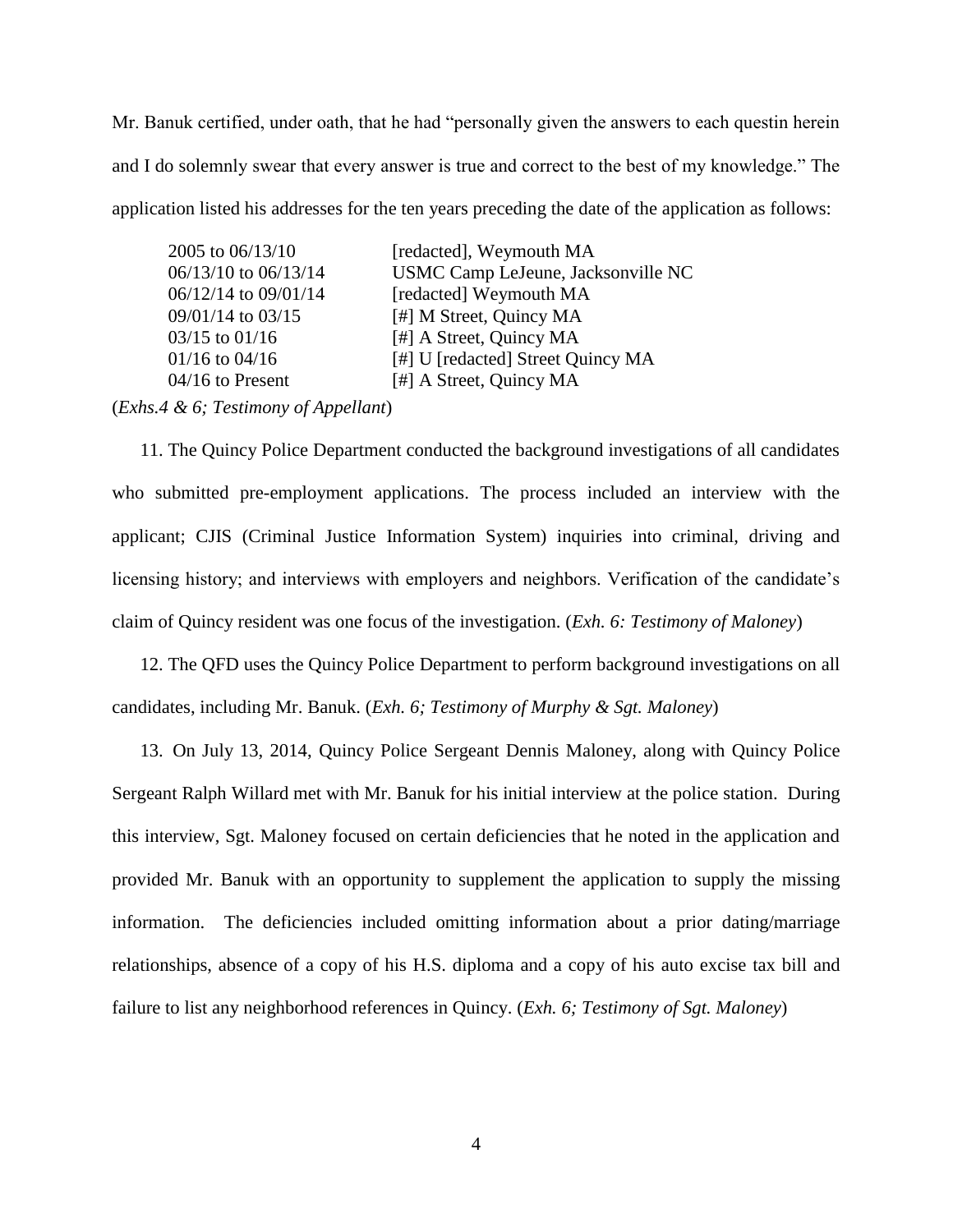14. Sgt. Maloney's background investigation report contains the following details about the

interview:

I asked Jon about his residence and his understanding of it regarding civil service. Jon stated that . . . upon returning home [from military service] in June of 2014 he lived in Weymouth with his parents until hie moved into his Aunt [name redacted]'s house at [#] M[redacted] Street in Quincy. . . .

He [said that he] lived on M Street until March of 2015. He then moved to [#] A[redacted] Street Quincy. I asked him who he lived with there and he said it was a friend of his Father's named Viki and he did not know her last name. I asked if he had his own room there and he stated that he did and there were several other people living in the house and they were foreign exchange students. In January of 2016 he moved to [# U [redacted] Street Quincy where he lived with a friend of his Fathers [name redacted] . . .for four months and then moved back to [#A] Street where he lives now. . . . .<br>. . .

Included in his application was a hand written note stating that he did not have a copy of his . . . excise tax bill and when I asked him why he stated . . . his Father had paid the excise tax bill and he did not have a copy. I asked him to obtain a copy of both. . . . .<br>. . .

We then moved on to the References section and I asked him how he knew each person that he listed. Every person he gave he described as a "friend of his Fathers". When I asked why he did not put down anyone . . . that he "hung out with" he stated he didn't know that's what he was suppose[d] to do. I then asked him for three references of people who he knows and hangs out with which he provided. . . . .<br>. . .

We then moved on to the Neighborhood References section. I asked him . . . why he listed three people who live in Weymouth as his neighbors. He stated that he does not know any of his neighbors in Quincy.

(*Exh. 6; Testimony of Sgt. Maloney)*

15. Sgt. Maloney's investigation of Mr. Banuk's residence included interviews with three neighbors on [M] Street in Quincy where Mr. Banuk reported to have lived with his aunt from September 2014 until March 2015. He showed them a picture of Mr. Banuk and asked if they knew him or had seen his pick-up truck with "oversize wheels". None of the people to whom he spoke remembered seeing Mr. Banuk or the truck. (*Exh. 6; Testimony of Sgt. Maloney*)

16. Sgt. Maloney also went to the [A] Street address and spoke to the homeowner who confirmed that Mr. Banuk did live at that address, along with several foreign exchange students, where he stayed most nights. The homeowner knew the aunt of Mr. Banuk who lived on [M]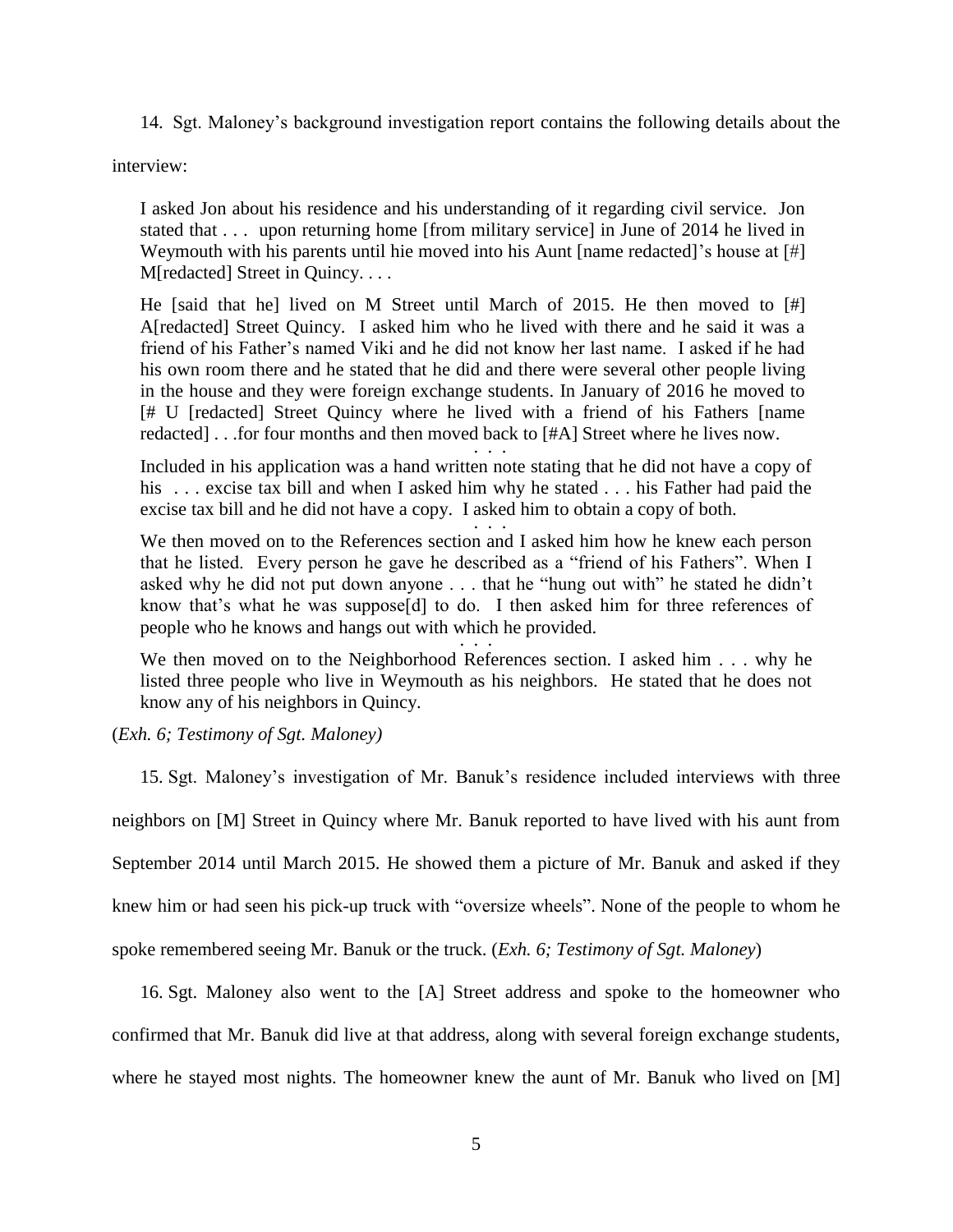Street. It was the aunt who directed Mr. Banuk to the homeowner of [A] Street. (*Exh. 6; Testimony of Sgt. Maloney*)

17. As to Mr. Banuk's references, Sgt. Maloney received positive comments about him from the neighbors and family friend in Weymouth, all of whom recommended Mr. Banuk for the job of a Quincy firefighter. Sgt. Maloney attempted to contact the three additional references that Mr. Banuk said at the interview were personal friends he "hung out with", but none of them returned his phone calls. (*Exh. 6; Testimony of Sgt. Maloney*)

18. On or about August 26, 2016, Sgt. Maloney made a CJIS record check on Mr. Banuk which disclosed (1) a 1990 Chevrolet K1500 pick-up truck purchased in 2012 and registered to Mr. Banuk which listed his parents' home as his mailing address; (2) a Massachusetts driver's license issued to Mr. Banuk with a mailing address at  $[# U]$  Street, Quincy<sup>3</sup>; and (3) a License to Carry (LTC) firearms Identification Card (FID) issued to Mr. Banuck by the Weymouth Police Department on 4/23/2014, which listed his current street address [as of 8/26/2106] at [#A] Street. (*Exhs. 7, 9 & 10*)

19. Sgt. Maloney's background investigation report concluded with the following summary, which stated, in part:

Positive Veteran No criminal history Excellent financial history **Negatives** Unable to verify residency Failed to fill out the application completely and accurately (Handwriting did not match his) (*Exh. 6*)

20. On or about November 28, 2016, after meeting with the Quincy Police Chief, Sgt. Maloney, HR Director Murphy and others, Quincy Mayor Koch accepted the recommendations

 $\overline{a}$ 

<sup>&</sup>lt;sup>3</sup> Mr. Banuk's license shows an issue date of 5/26/2015 and an address at [# M] Street, Quincy (*Exh. 8*)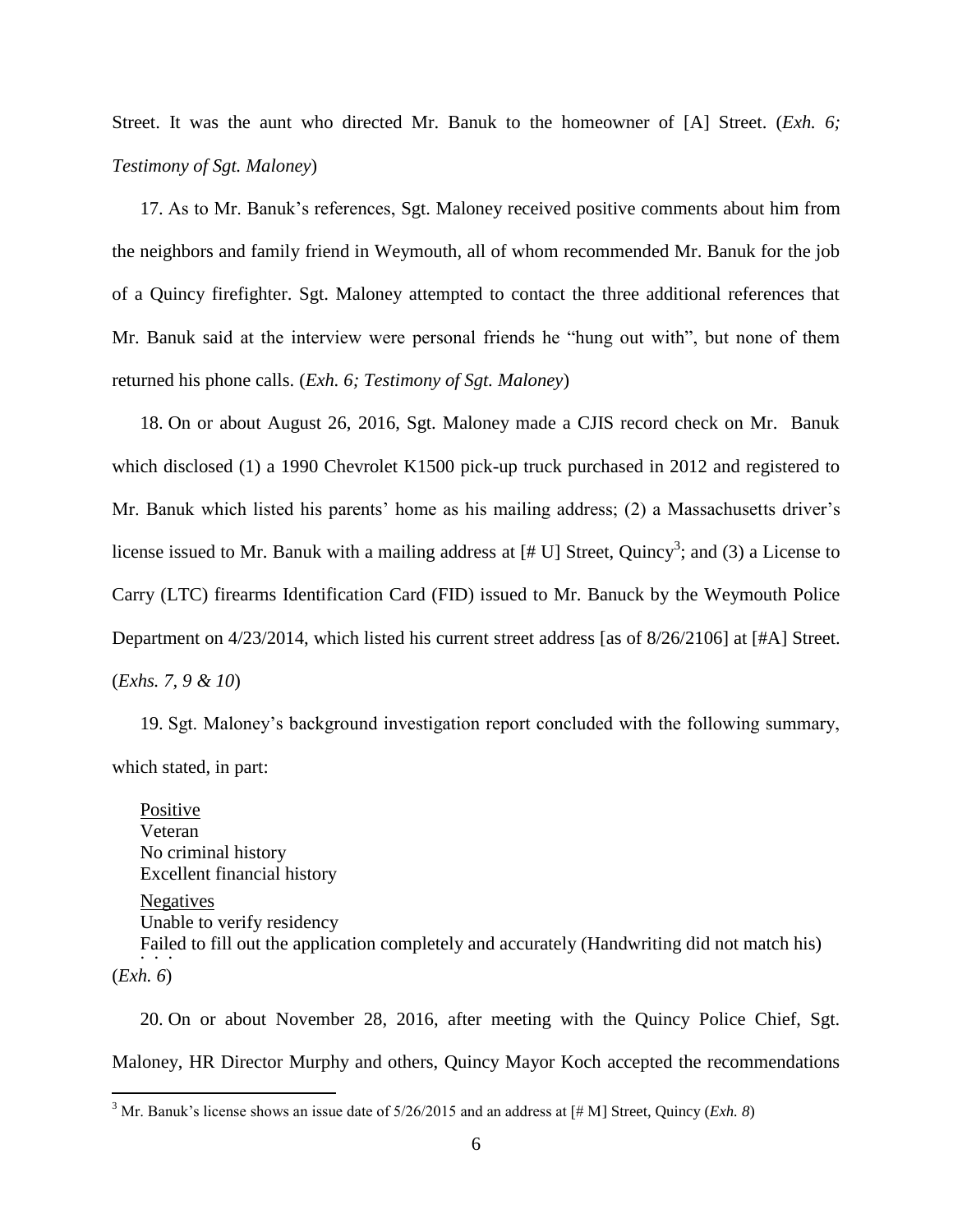to appoint twenty-seven candidates to the position of Permanent Full Time QFD Firefighers, twenty-five of which were ranked below Mr. Banuk on Certification #03878, all of whom qualified for Quincy residency preference. The decision to bypass Mr. Banuk was based on the inability to verify his residency in Quincy and issues about his diligence in completing the application. (*Stipulated Facts; Exhs. 3, 6 & 11; Testimony of Murphy and Sgt. Maloney*)

21. Mr. Banuk was not the only candidate who was disqualified for having been unable to verify that he/she was a Quincy resident within the relevant period for claiming residency preference. Four or five other candidates were disqualified for this reason as well. (*Testimony of Murphy*)

22. By letter dated November 30, 2016, Ms. Murphy informed Mr. Banuk that he had been bypassed for appointment to the QFD for the following two reasons:

- Failed to establish/meet residency requirements
- Failed to complete and accurately fill out GFD application

This appeal duly ensured. (*Stipulated Facts*; *Exhs. 11 &12*)

 $\overline{a}$ 

23. At the Commission hearing, Mr. Banuk produced the following additional documents:

- Mr. Banuk's voting record from 2010 through 2016 showing that (1) Mr. Banuk voted in Weymouth in the January 19, 2010 Special State Election, the September 14, 2010 State Primary and the November 4, 2014 State General Election; and (2) he voted in Quincy in the September 24, 2015 and November 3, 2015 Local Elections and in the November 8, 2016 State General Election. (*Exh. 15*)
- A Sullivan Tire and Auto Service Invoice dated June 11, 2015, showing the installation of four tires with 37x13.5x17 tires on a 1997 Chevrolet K1500 registered to John Banuk of Weymouth (Mr. Banuk's father). (*Exh. 13*) 4

24. Mr. Banuk testified that he brought no furniture or personal possessions from Weymouth

when he initially moved to Quincy, other than clothing. He did not pay rent to his aunt at [M]

<sup>&</sup>lt;sup>4</sup> Mr. Banuk's father purchased the 1997 Chevrolet for him in 2012 to replace Mr. Banuk's 1990 truck. Mr. Banuk produced the invoice to show that did not have "oversized" tires on the truck until after he moved from [M] Street, contrary to what he had told Sgt. Maloney, but had 16" wheels with smaller tires. (*Testimony of Appellant*)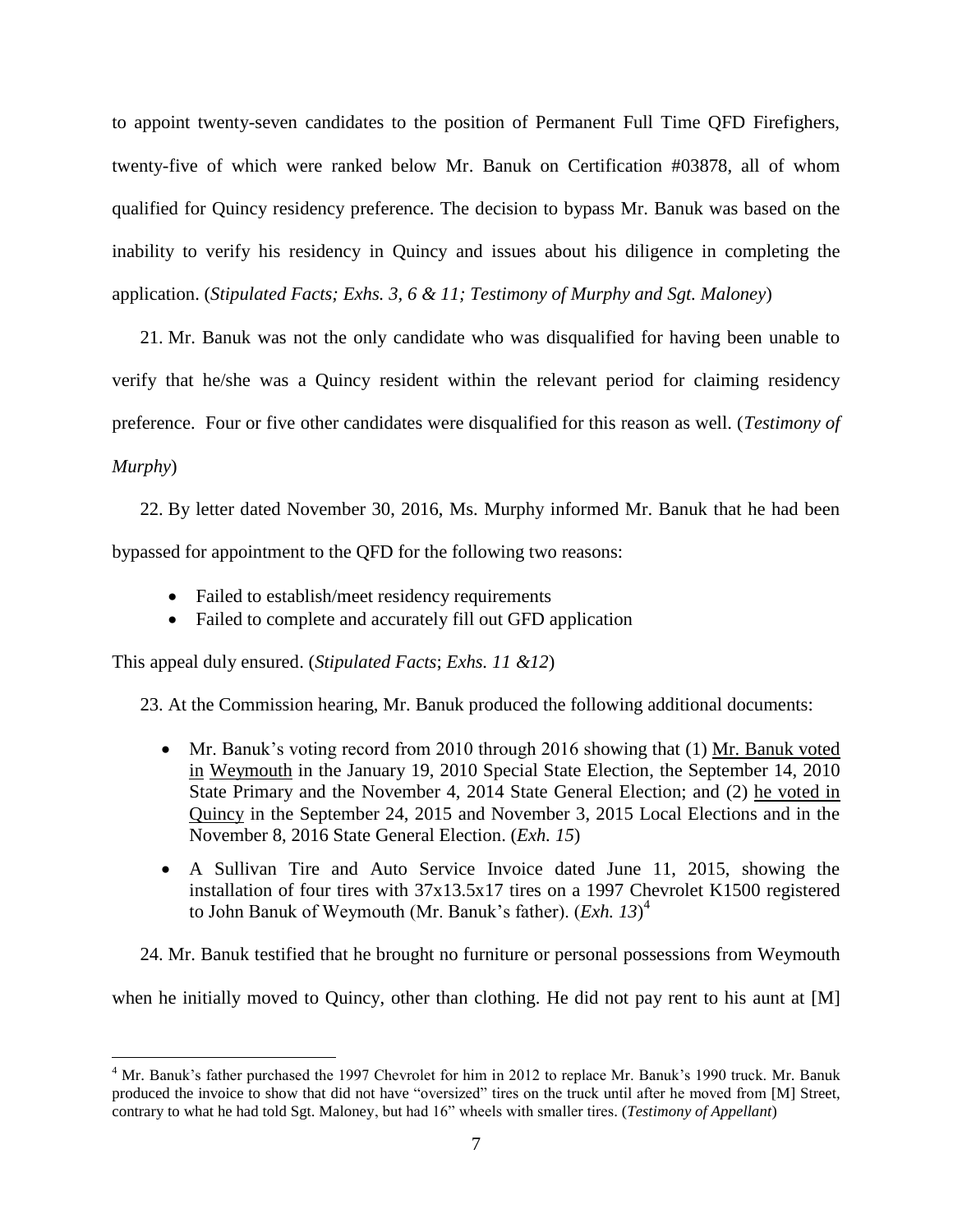Street. He attributed the fact that none of the neighbors in Quincy knew him was due to his customary daily routine, i.e., leaving early for work and going directly to Weymouth after work before returning to Quincy late at night. At the [U] Street address, he slept on a blow-up mattress. At [A] Street, he described his room as a "squad bay" shared with the foreign exchange students. (*Testimony of Appellant*)

25. Mr. Banuk testified that he had bank records that would show his Quincy addresses. I left the record open for one week to receive that evidence, but none was forthcoming. (*Testimony of Appellant*)

# **APPLICABLE CIVIL SERVICE LAW**

The core mission of Massachusetts civil service law is to enforce "basic merit principles" described in Chapter 31 for "recruiting, selecting and advancing of employees on the basis of their relative ability, knowledge and skills including open consideration of qualified applicants for initial appointment" and "assuring that all employees are protected against coercion for political purposes, and are protected from arbitrary and capricious actions." G.L.c.31, §1. The mechanism for ensuring adherence to basic merit principles in hiring and promotion is the provision for regular competitive qualifying examinations, open to all qualified applicants, from which eligible lists of successful applicants are established, ranking them according to their scores on the qualifying examination, along with certain statutory credits and preferences, which then may be used by appointing authorities to make civil service appointments based on a "certification" of candidates according to their standing on the applicable eligible list. G.L.c. 31, §§6 through 11, 16 through 27. In general, each position must be filled by selecting one of the top three most highly ranked candidates who indicate they are willing to accept the appointment, which is known as the "2n+1" formula. G.l.c.31, §27; PAR.09.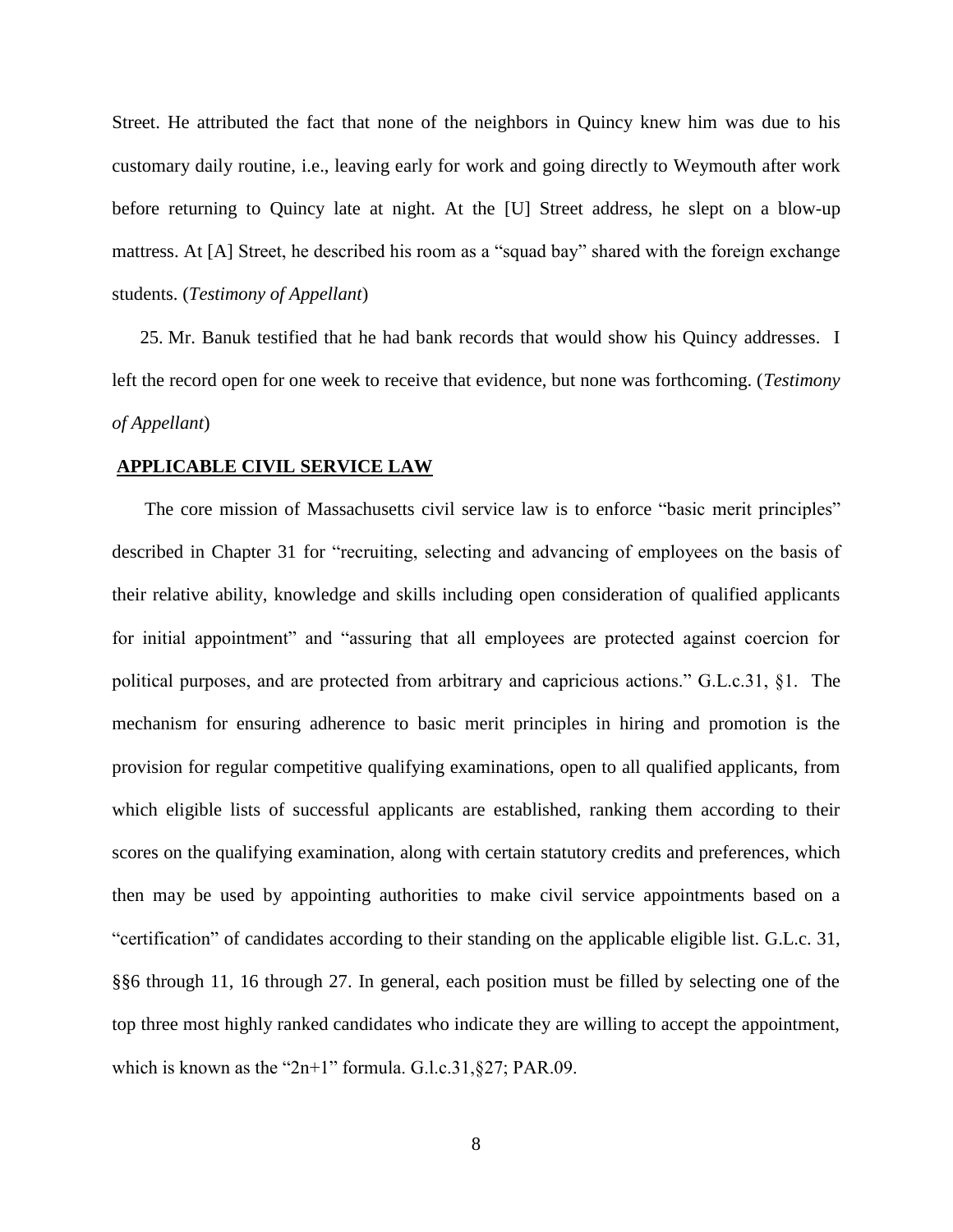In order to deviate from the rank order of preferred hiring, and appoint a person "other than the qualified person whose name appears highest", an appointing authority must provide written reasons – positive or negative, or both – consistent with basic merit principles, to affirmatively justify bypassing a lower ranked candidate in favor of a more highly ranked one. G.L.c.31,§1,§27; PAR.08. A candidate who has been bypassed for appointment in favor of a lower ranked candidate may appeal to the Commission for a de novo review. G.L.c.31, §2(b).

When an appointing authority choses only the highest ranked candidate(s) within the  $2n+1$ formula, there is no bypass, the appointing authority is not required to state the reasons for hiring the selected candidates, and the lower-ranked non-selected candidates have no right of appeal to the Commission; even candidates who are tied in rank are not considered bypassed even with when some, but not all of the tied candidates are hired, so long as no candidate ranked below a tied non-selected candidates was hired. See, e.g. Damas v. Boston Police Dep't, 29 MCSR xxx (2016) and cases cited.

In selecting public employees, especially for the public safety sector, appointing authorities are vested with a certain degree of discretion. City of Cambridge v. Civil Service Comm'n, 43 Mass.App.Ct. 300, 303-305, rev.den., 428 Mass. 1102 (1997). The role of the Commission is to determine "whether the appointing authority has sustained its burden of proving that there was reasonable justification for the action taken by the appointing authority." City of Cambridge v. Civil Service Comm'n, 43 Mass.App.Ct. 300, 304, rev.den., 426 Mass. 1102 (1997). See also City of Leominster v. Stratton, 58 Mass.App.Ct. 726, 728, rev.den., 440 Mass. 1108 (2003); Police Dep't of Boston v. Collins, 48 Mass.App.Ct. 411, rev.den., 726 N.E.2d 417 (2000); McIsaac v. Civil Service Comm'n, 38 Mass.App.Ct. 473, 477 (1995); Town of Watertown v. Arria, 16 Mass.App.Ct. 331, rev.den., 390 Mass. 1102 (1983).

9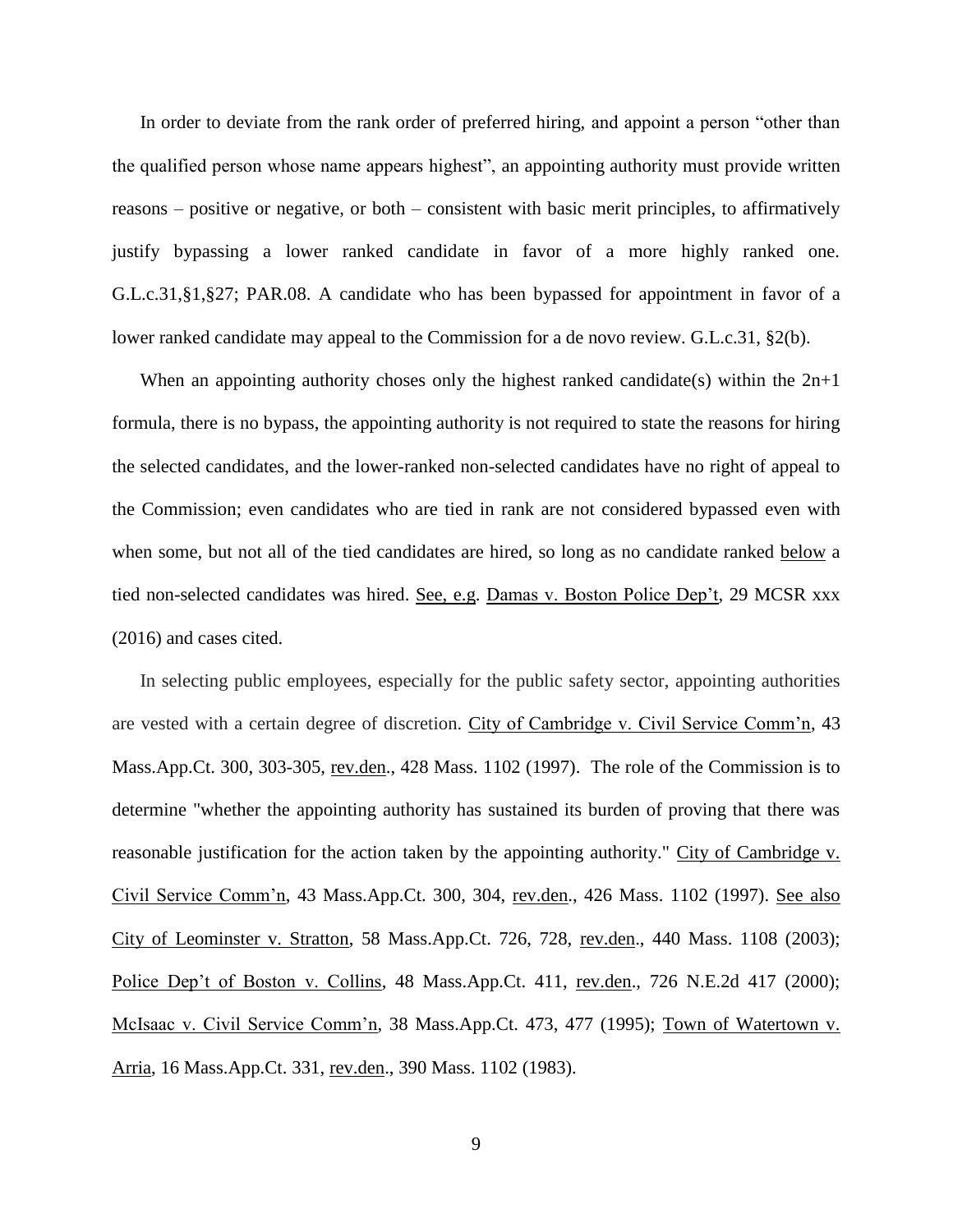An action is "justified" if it is "done upon adequate reasons sufficiently supported by credible evidence, when weighed by an unprejudiced mind; guided by common sense and by correct rules of law." Commissioners of Civil Service v. Municipal Ct., 359 Mass. 211, 214 (1971); City of Cambridge v. Civil Service Comm'n, 43 Mass.App.Ct. 300, 304, rev.den., 426 Mass. 1102 (1997); Selectmen of Wakefield v. Judge of First Dist. Ct., 262 Mass. 477, 482 (1928) The Commission is guided by "the principle of uniformity and the 'equitable treatment of similarly situated individuals' [both within and across different appointing authorities]" as well as the "underlying purpose of the civil service system 'to guard against political considerations, favoritism and bias in governmental employment decisions.' " Town of Falmouth v. Civil Service Comm'n, 447 Mass. 814, 823 (2006) and cases cited. In deciding "whether there was reasonable justification" shown for an appointing authority's exercise of discretion, the Commission's primary concern is to ensure that the action comports with "[b]asic merit principles." [G.L.c.31,§1.](http://web2.westlaw.com/find/default.wl?mt=Massachusetts&db=1000042&rs=WLW15.04&docname=MAST31S1&rp=%2ffind%2fdefault.wl&findtype=L&ordoc=2029136022&tc=-1&vr=2.0&fn=_top&sv=Split&tf=-1&pbc=70F732C1&utid=1) See Massachusetts Ass'n of Minority Law Enforcement Officers v. Abban, [434 Mass. 256, 259, \(2001\);](http://web2.westlaw.com/find/default.wl?mt=Massachusetts&db=578&rs=WLW15.04&tc=-1&rp=%2ffind%2fdefault.wl&findtype=Y&ordoc=2029136022&serialnum=2001441097&vr=2.0&fn=_top&sv=Split&tf=-1&pbc=70F732C1&utid=1) [Beverly v. Civil Service Comm'n, 78 Mass.App.Ct. 182,](http://web2.westlaw.com/find/default.wl?mt=Massachusetts&db=578&rs=WLW15.04&tc=-1&rp=%2ffind%2fdefault.wl&findtype=Y&ordoc=2029136022&serialnum=2023501172&vr=2.0&fn=_top&sv=Split&tf=-1&pbc=70F732C1&utid=1)  [188 \(2010\);](http://web2.westlaw.com/find/default.wl?mt=Massachusetts&db=578&rs=WLW15.04&tc=-1&rp=%2ffind%2fdefault.wl&findtype=Y&ordoc=2029136022&serialnum=2023501172&vr=2.0&fn=_top&sv=Split&tf=-1&pbc=70F732C1&utid=1) City of Cambridge v. Civil Service Comm'n, 43 Mass.App.Ct. 300, 303-305, rev.den., 428 Mass. 1102 (1997); MacHenry v. Civil Serv. Comm'n, 40 Mass. App. Ct. 632, 635 (1995), rev.den.,423 Mass.1106 (1996); Mayor of Revere v. Civil Service Comm'n, 31 Mass.App.Ct. 315, 321n.11, 326 (1991).

#### **ANALYSIS**

Quincy has established by a preponderance of the evidence that it was reasonably justified to conclude that Mr. Banuk was not a permanent resident of Quincy as of September 13, 2014, the date by which he would have been required to establish such residency in order to claim a preference in hiring as a Quincy resident. Without such a preference, Mr. Banuk's proper place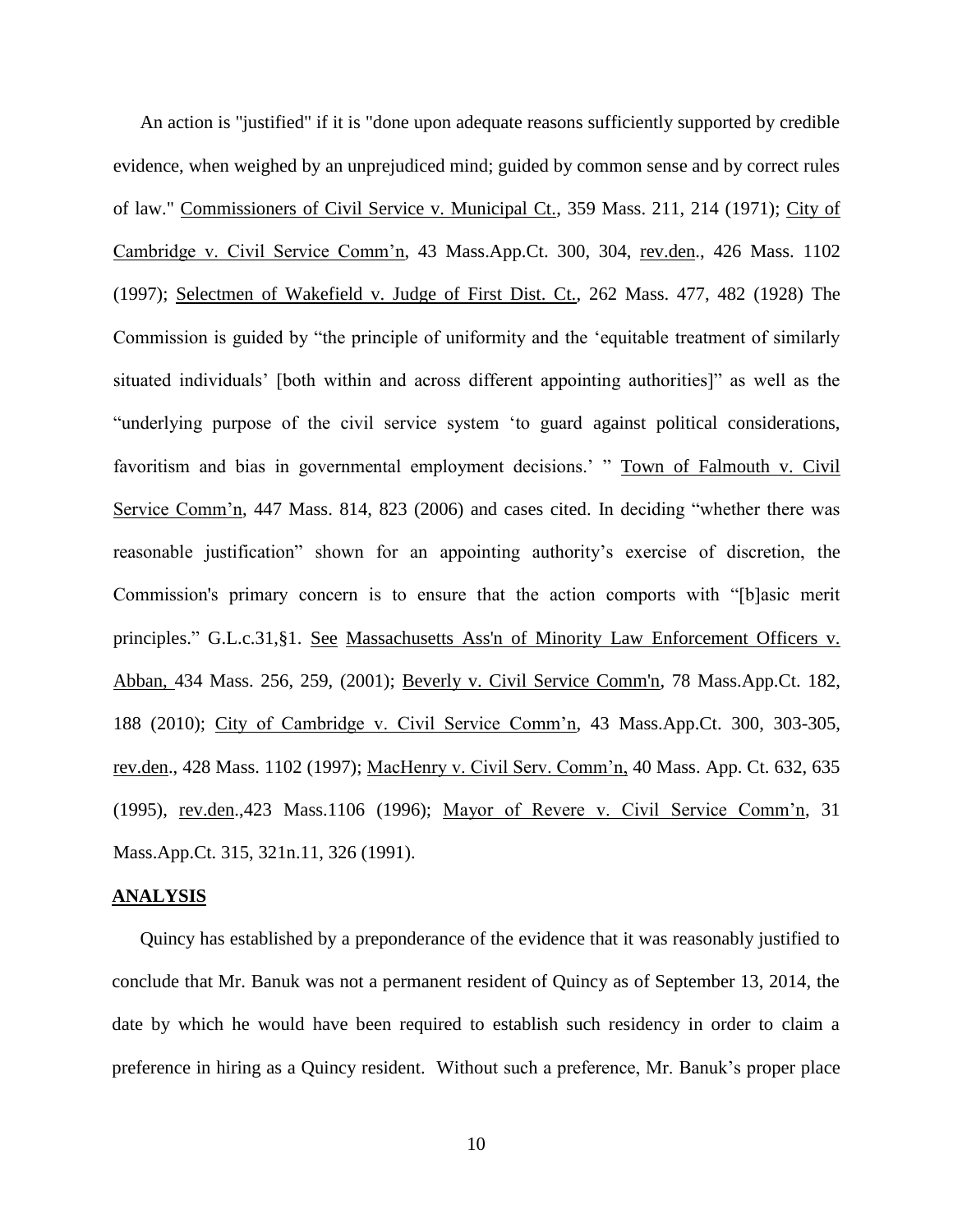on Certification #03878 was below all Quincy residents who were hired from that certification. Thus, his non-selection cannot properly be considered a bypass and, for that reason, the Commission must dismiss this appeal for lack of subject matter jurisdiction.

Quincy gives preference to candidates for civil service who have maintained a Quincy residence for a requisite period of time prior to taking a civil service examination, as authorized by statute (G.L. c. 31, § 58), and, in the case of military veterans, who can elect to claim as their residence, either the town from which they entered military service or any municipality in which the established permanent residence within 90 days after release from active duty. (*Exh. 14*)

Although the term "reside" is not specifically defined in Chapter 31, applicable Commission and judicial decisions have made it clear: "The term 'reside' is used to designate the physical location of the employee's house or other dwelling place." Doris v. Police Comm'r of Boston, 374 Mass. 443, 444 (1978). See, e.g., Hussey v City of Somerville, 29 MCSR xxx (2016); Campbell v. Abington Police Dep't, 29 MCSR xxx (2016); Costa v. City of Brockton, 26 MCSR xxx (2013); Crete v. City of Lawrence, 18 MCSR 22 (2005). The existence of "strong ties" to a community and/or the "intention" to move there are not necessarily sufficient to establish a person to have "resided" in a community in which they do not then actively live full-time. See, e.g., French v. Town of Plainville, 28 MCSR 269 (2015); Gould v. City of Boston, 27 MCSR 353 (2014), and cases cited. "A temporary living place, such as...a relative's or friend's house or apartment, etc., is not a residence." Human Resources Division, "Residency Preference Claim & Employment Location Selection Worksheet", http://www.mass.gov/anf/employment-equalaccess-disability/civil-serv-info/forms-and-labor-applications/exam-forms/residency-preferenceclaim-and-employment.

11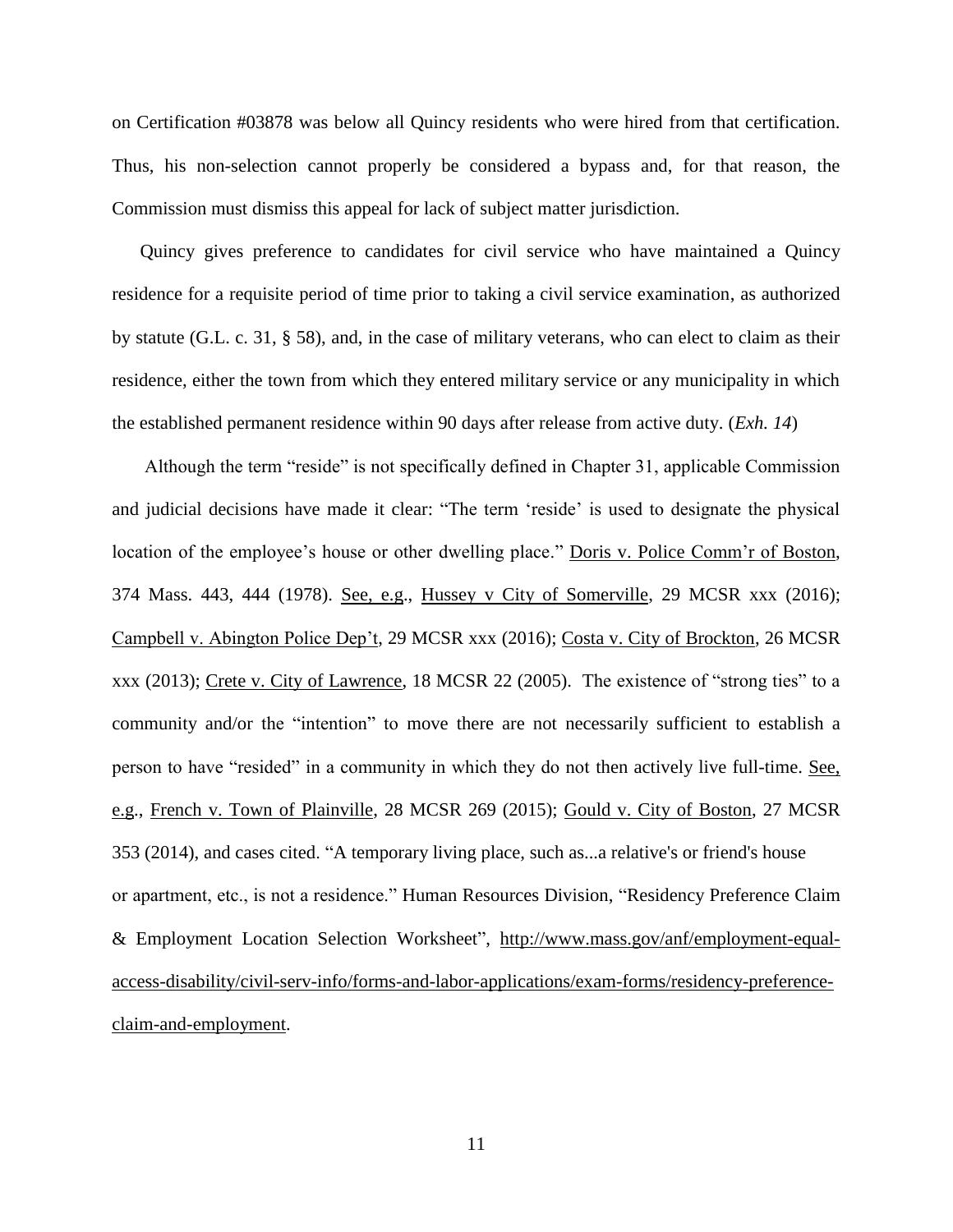After carefully reviewing the documentary and testimonial evidence, I am persuaded that Quincy has shown by a preponderance of evidence that it was reasonably justified to conclude that Mr. Banuk did not qualify for Quincy veteran's preference on the November 2014 eligible list or on Certification #03878. There is a plausible case to be made that, at the time of the Commission hearing, Mr. Banuk was a permanent Quincy resident, having voted in three elections and maintaining a room where he spent the night "most days". His present status, however, is not relevant to the issue presented before the Commission. Mr. Banuk's right to claim Quincy residency preference for the November 2016 hiring turns on whether or not he had established himself as a permanent Quincy resident as of September 13, 2014, ninety days from the date he was discharged from the Marine Corps. The preponderance of the evidence did not show that he had done so.

The documentary evidence is, at best, inconclusive and, for the most part, tends to prove that Mr. Banuk still resided in Weymouth. His voting record shows that he continued to vote in Weymouth through November 2014, and that he did not begin voting in Quincy until September 2015. His personal motor vehicle continued to be registered in his father's name with a Weymouth address. He was unable to produce any mail, rent receipts, utility bills, bank records or tax bills showing a Quincy address.

Save for his current landlord at the [A] Street address (where he first lived no sooner than March 2015) none of the residents or neighbors at the places he lived in Quincy could vouch that he lived there.<sup>5</sup> He acknowledged that he did not pay rent to his aunt when he stayed with her at [M] Street. His explanation for not having an excise tax bill for his truck was that he father paid

 $\overline{a}$ 

 $<sup>5</sup>$  I credit Mr. Banuk's testimony at the Commission hearing that he replaced the tires on his truck in June 2015, after</sup> leaving [M] Street. He may not have had "oversized" tires on the truck during the period he says he was living on [M] Street, but I still give Sgt. Maloney's opinion some weight that it was odd that not one neighbor on [M] Street ever noticed either him or his truck. (*Testimony of Appellant & Sgt.Maloney*)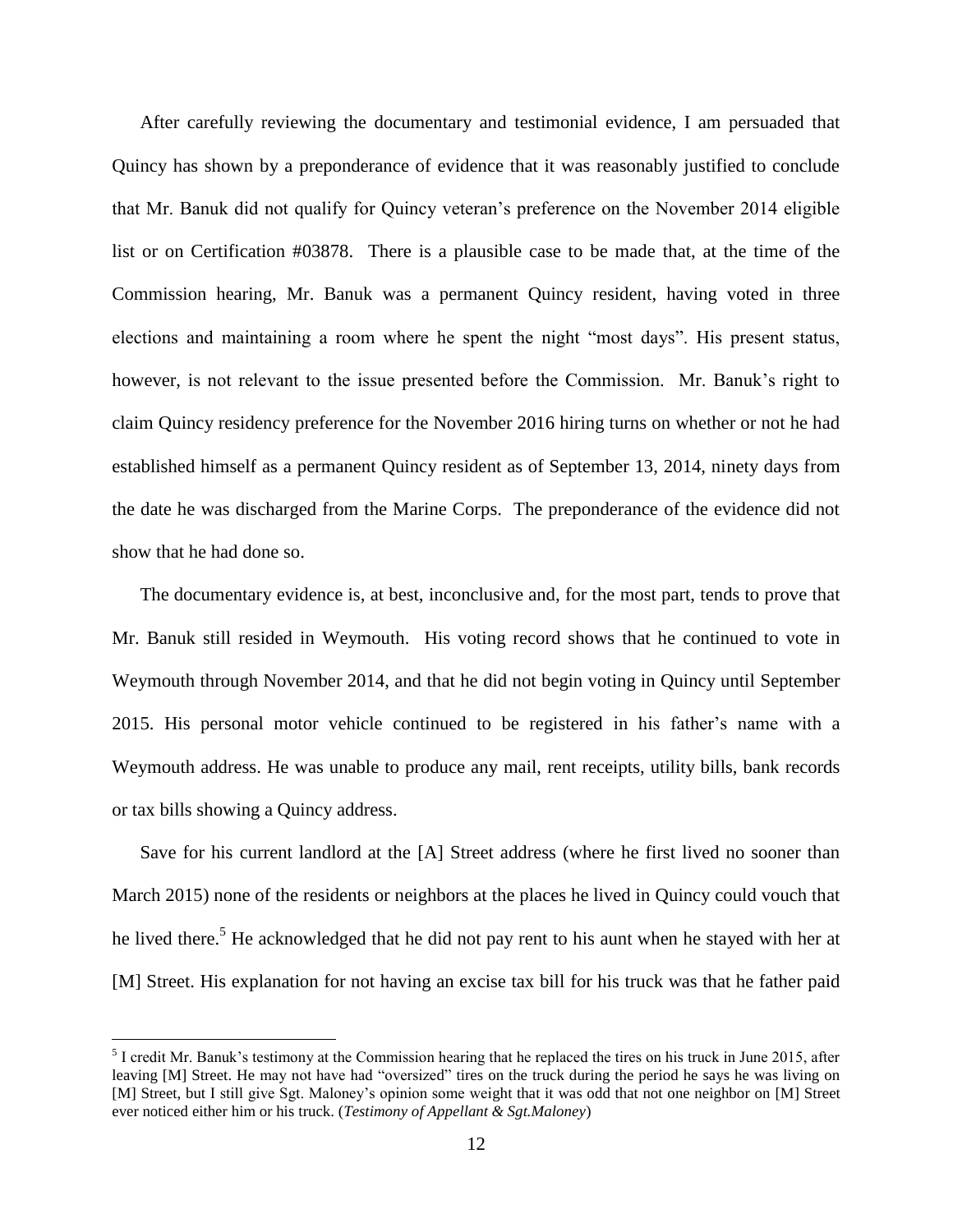it – the inference in the absence of that document is that the bill was issued by and paid to Weymouth, as that is where the truck must have been "domiciled" for tax and insurance purposes. Mr. Banuk's LTC was issued by Weymouth and, with no record of any LTC ussed by Quincy, the firearm was presumably, kept in Weymouth.

In sum, the evidence is more than ample persuasive proof that Mr. Banuk was, at least as of September 13, 2014, still resided in Weymouth, not in Quincy. As his claim for residency status on the November 2014 eligible list is flawed, Mr. Banuk was not properly ranked on Certification #03878; taking account of where he should be properly placed, his non-selection was not a bypass. Thus, this appeal must be dismissed for lack of jurisdiction.

As the Commission lacks jurisdiction over the appeal, it need not address the other reason stated for his non-selection, i.e., failure to properly complete the application.

#### **CONCLUSION**

In sum, for the reasons stated herein, the appeal of the Appellant, Jon E. Banuk, in appeal G1-17-002, is *dismissed*.

> Civil Service Commission */s/Paul M. Stein*  Paul M. Stein, Commissioner

By vote of the Civil Service Commission (Bowman, Chairman; Camuso, Ittleman [ABSENT], Stein and Tivnan, Commissioners) on December 21, 2017.

Either party may file a motion for reconsideration within ten days of the receipt of this Commission order or decision. Under the pertinent provisions of the Code of Mass. Regulations, 801 CMR 1.01(7)(l), the motion must identify a clerical or mechanical error in this order or decision or a significant factor the Agency or the Presiding Officer may have overlooked in deciding the case. A motion for reconsideration does not toll the statutorily prescribed thirty-day time limit for seeking judicial review of this Commission order or decision.

Under the provisions of G.Lc.31, §44, any party aggrieved by this Commission order or decision may initiate proceedings for judicial review under G.L.c.30A,§14 in the superior court within thirty (30) days after receipt of this order or decision. Commencement of such proceeding shall not, unless specifically ordered by the court, operate as a stay of this Commission order or decision. After initiating proceedings for judicial review in Superior Court, the plaintiff, or his / her attorney, is required to serve a copy of the summons and complaint upon the Boston office of the Attorney General of the Commonwealth, with a copy to the Civil Service Commission, in the time and in the manner prescribed by Mass. R. Civ. P. 4(d).